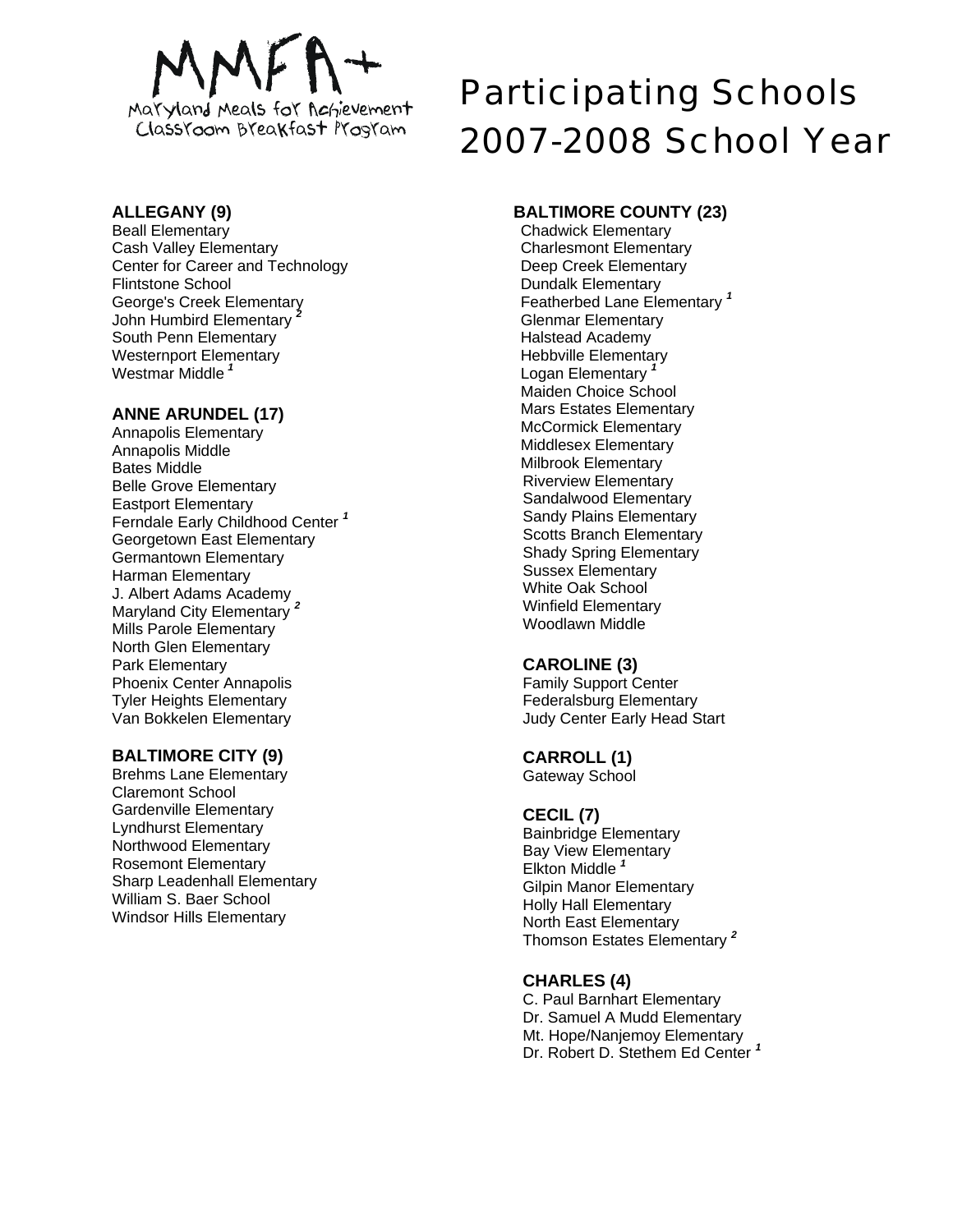#### **DORCHESTER (6)**

Choptank Elementary *<sup>2</sup>* Hurlock Elementary Maces Lane Middle Maple Elementary Sandy Hill Elementary *<sup>1</sup>* Judy Hoyer Center *1*

#### **FREDERICK (6)**

Heather Ridge High School Heather Ridge Middle Hillcrest Elementary Lincoln Elementary A BLD Lincoln Elementary B BLD Waverley Elementary

#### **GARRETT (7)**

Accident Elementary *1* Bloomington School Crellin Elementary Dennett Road Elementary Friendsville Elementary Grantsville Elementary Kitzmiller Elementary

#### **HARFORD (6)**

Edgewood Elementary G. D. Lisby Elementary Halls Cross Roads Elementary Havre De Grace Elementary Magnolia Middle William Paca Intermediate

#### **HOWARD (1)**

Homewood School

#### **KENT (4)**

Chestertown Middle*<sup>1</sup>* H. H. Garnett Elementary Rock Hall Elementary Rock Hall Middle

#### **MONTGOMERY (29)**

A. Mario Loiederman Middle School Broad Acres Elementary Brookhaven Elementary Brown Station Elementary *<sup>2</sup>* Burnt Mills Elementary Capt. James E. Daly Elementary Clopper Mill Elementary Col. E. Brooke Lee Middle Gaithersburg Elementary Georgian Forest Elementary Highland View Elementary Jackson Road Elementary *<sup>2</sup>* Mark Twain *1* New Hampshire Estates Elem. Oak View Elementary

Parkland Middle R. Sargent Shriver Elementary Roscoe E. Nix Elementary *1* Rosemont Elementary Silver Spring Intl Middle South Lake Elementary Stedwick Elementary *<sup>2</sup>* Summit Hall Elementary Twinbrook Elementary Viers Mill Elementary Washington Grove Elementary Weller Road Elementary Wheaton Woods Elementary Whetstone Elementary *2*

#### **PRINCE GEORGE'S (24)**

Arrowhead Elementary Barnaby Manor Elementary Berkshire Elementary Bradbury Heights Elementary Carmody Hills Elementary Carole Highlands Elementary Cool Spring Elementary Cooper Lane Elementary District Heights Elementary Frances Scott Key Elementary *1* Highland Park Elementary Hyattsville Elementary Hyattsville Middle School Indian Queen Elementary J. Frank Dent Elementary Judge Sylvania W. Woods Elementary Mary Jones Elementary Morningside Elementary Owens Road Elementary Ridgecrest Elementary Samuel Chase Elementary Seat Pleasant Elementary Skyline Elementary William W. Hall Elementary

#### **QUEEN ANNES (2)**

Mid Shore Alternative Program *<sup>1</sup>* Sudlersville Elementary *<sup>1</sup>*

#### **ST. MARY'S (5)**

Alternative Learning Center Carver Elementary Green Holly School Lexington Park Elementary Spring Ridge Middle

#### **SOMERSET (4)**

Carter G. Woodson Elementary Greenwood Elementary Intermediate School Princess Anne Elementary *<sup>2</sup>*